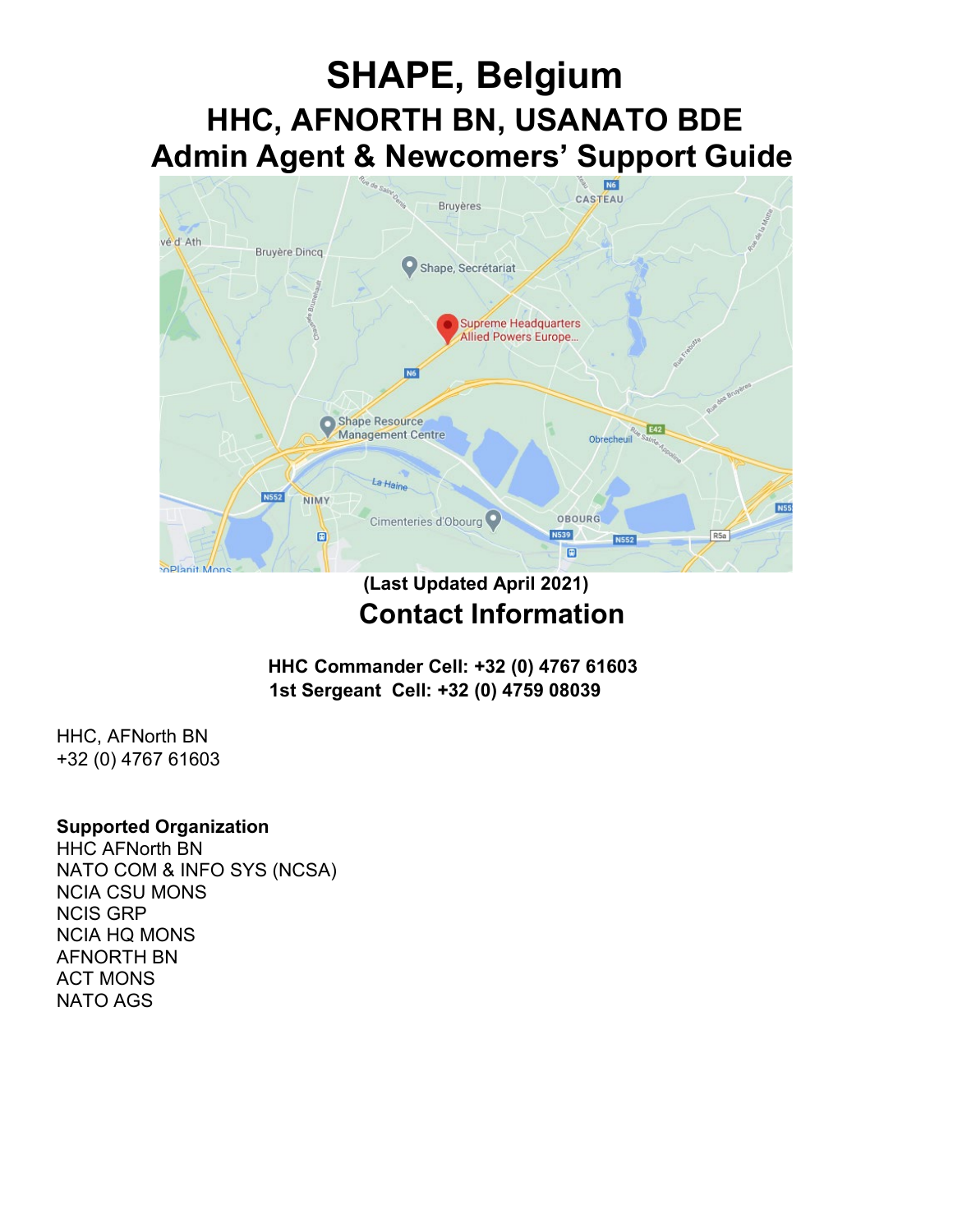

## **Welcome to HHC, AFNORTH SHAPE, Belgium**



Congratulations on your assignment to Headquarters and Headquarters Company, Allied Forces North Battalion, United States Army NATO Brigade. We take great pleasure and pride in welcoming you to Belgium. You have joined a unique unit with a variety of mission sets. We are a unit focused on supporting the Alliance, either directly due to duty position or indirectly by supporting NATO billeted Soldiers.

Our unit is spread across two countries and three different locations. We have the honor of being a part of the only Adjutant General Brigade in the US Army. This is not only a great unit to interact with and see our NATO partners, but also a perfect location for travel through Europe. Our goal is to see you integrated within the unit and community. Our unit boasts a variety of military occupational specialties (MOSs) and areas of concentrations (AOCs). This diverse composition allows, our unit to contribute heavily to NATO daily operations and the local community.

First, we want to ensure that your PCS is as smooth as possible and that you are prepared for the *unique* experience of life in Belgium. In this welcome packet you will find, the company command team contact information, point of contacts within the unit for new arrivals, a welcome packet from SHAPE and USAG Benelux, other pertinent websites, and contact information for our SFRG.

Begin preparing yourself now for the Belgian experience. Year round you will find things to do and see in Belgium alone. The uniqueness of this country cannot be understated. Start your research now to ensure a safe journey for you and your family. We recommend that you and your family get a standard passport in addition to an official passport prior to leaving the United States to facilitate personal travel to the many countries near Belgium. Once again, welcome to the HHC Head Hunters Family!

| <b>Command Team</b> |                       |  |  |  |
|---------------------|-----------------------|--|--|--|
| Company             | DSN: 314-423-3657     |  |  |  |
| Command             |                       |  |  |  |
| er                  | Cell: +32(0)476761603 |  |  |  |
| Company             | DSN: 314-423-3656     |  |  |  |
| First               |                       |  |  |  |
| Sergeant            | Cell: +32(0)475908039 |  |  |  |

| <b>Inbound POCs</b> |                   |                                                                                |  |
|---------------------|-------------------|--------------------------------------------------------------------------------|--|
| Training<br>Room    | DSN: 314-423-8102 | HHC Distro Email: usarmy.shape.hq-usanato-<br>bde.mesq.afnorth-bn-hhc@mail.mil |  |
|                     | DSN: 314-423-8165 |                                                                                |  |

| <b>SFRG Facebook Link</b> |                                                                             |  |  |  |
|---------------------------|-----------------------------------------------------------------------------|--|--|--|
| HHC,                      |                                                                             |  |  |  |
|                           | AFNORTH   https://m.facebook.com/groups/2636017193343627?group_view_referre |  |  |  |
| Group                     | r=search                                                                    |  |  |  |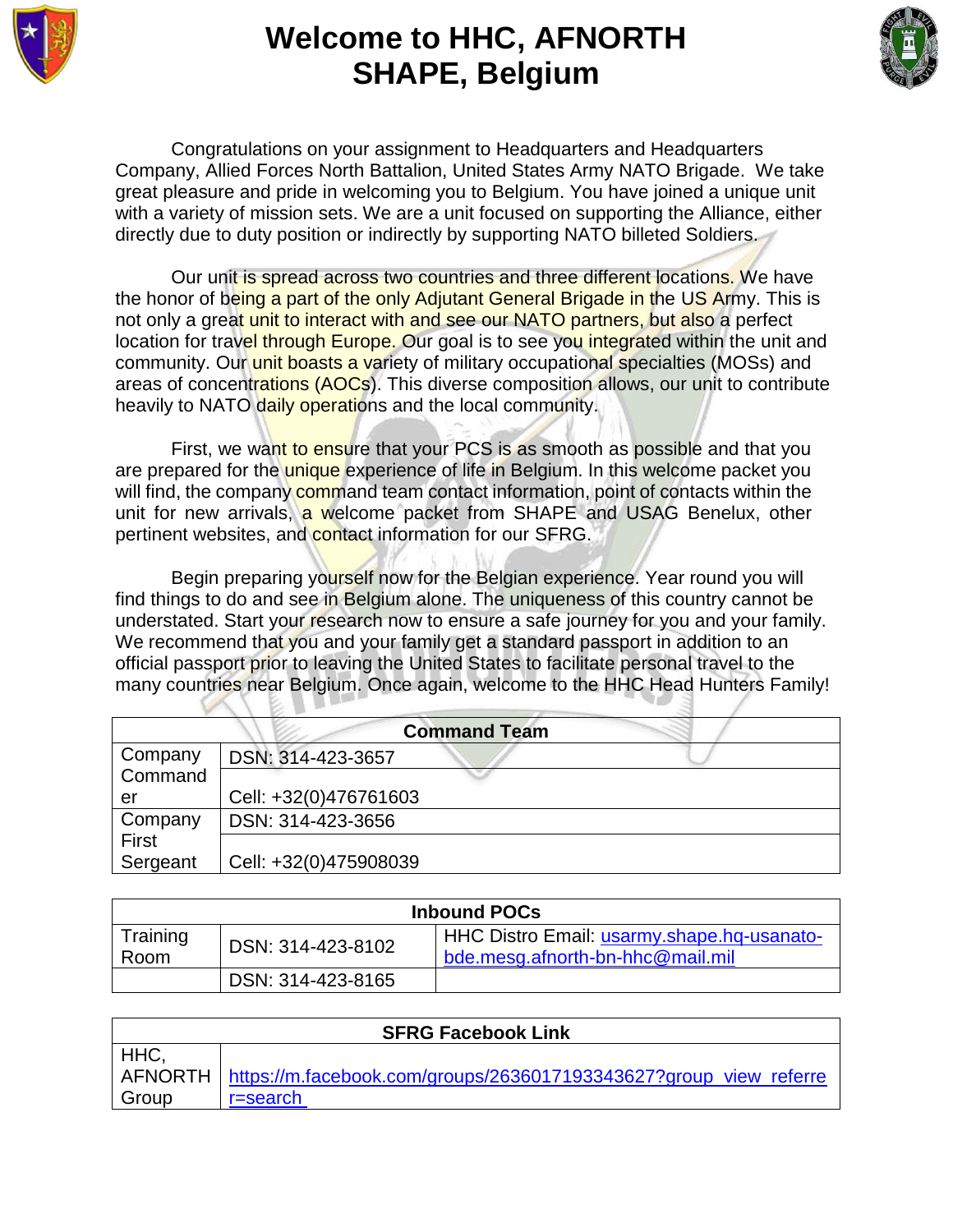#### **In-Processing/Out-Processing**

The Shape2Day website should be your first stop. It provides a wealth of information on what you can expect upon your arrival in the Newcomers guide [https://www.shape2day.com/arrivingleaving.](https://www.shape2day.com/arrivingleaving) Here you can find information on:

**Regional Information Arrival Procedures Health and Safety Procedures Belgian Protocol ID Cards SHAPE International School Customs Privileges MWR/Travel**

Next you should visit the USAG Benelux Website at [Chièvres Air Base and SHAPE](https://home.army.mil/benelux/index.php/my-fort/newcomer-orientation/welcome-belgium/chievres-shape-virtualinprocessing)  area [virtual In-processing :: U.S. Army Garrison Benelux](https://home.army.mil/benelux/index.php/my-fort/newcomer-orientation/welcome-belgium/chievres-shape-virtualinprocessing) or [https://home.army.mil/benelux/index.php/my-fort/newcomer-orientation/welcome](https://home.army.mil/benelux/index.php/my-fort/newcomer-orientation/welcome-belgium/chievres-shape-virtualinprocessing)[belgium/chievres-shape-virtualinprocessing.](https://home.army.mil/benelux/index.php/my-fort/newcomer-orientation/welcome-belgium/chievres-shape-virtualinprocessing) This website will guide you through the day by day in-processing for USAG Benelux and has an extensive newcomers guide which covers information on:

**Hospitals/Tricare/Dental SHAPE ID Cards POV Registration Banking/ Finance Housing School/Child Care US Mail ASC Programs and Services** including: spouse employment, Equal Opportunity, SHARP, and Army Continuing Education Programs

### **Company SFRG**

Soldier and Family Readiness are both integral to the success of our Army and unit. HHC SFRG is here to assist families with the transition to this challenging and rewarding OCONUS assignment. As you prepare to PCS please have your spouse reach out to the HHC SFRG, so we can integrate your family with our families.

Facebook Page: HHC, AFNORTH Facebook group at [https://m.facebook.com/groups/2636017193343627?group\\_view\\_referrer=search](https://m.facebook.com/groups/2636017193343627?group_view_referrer=search )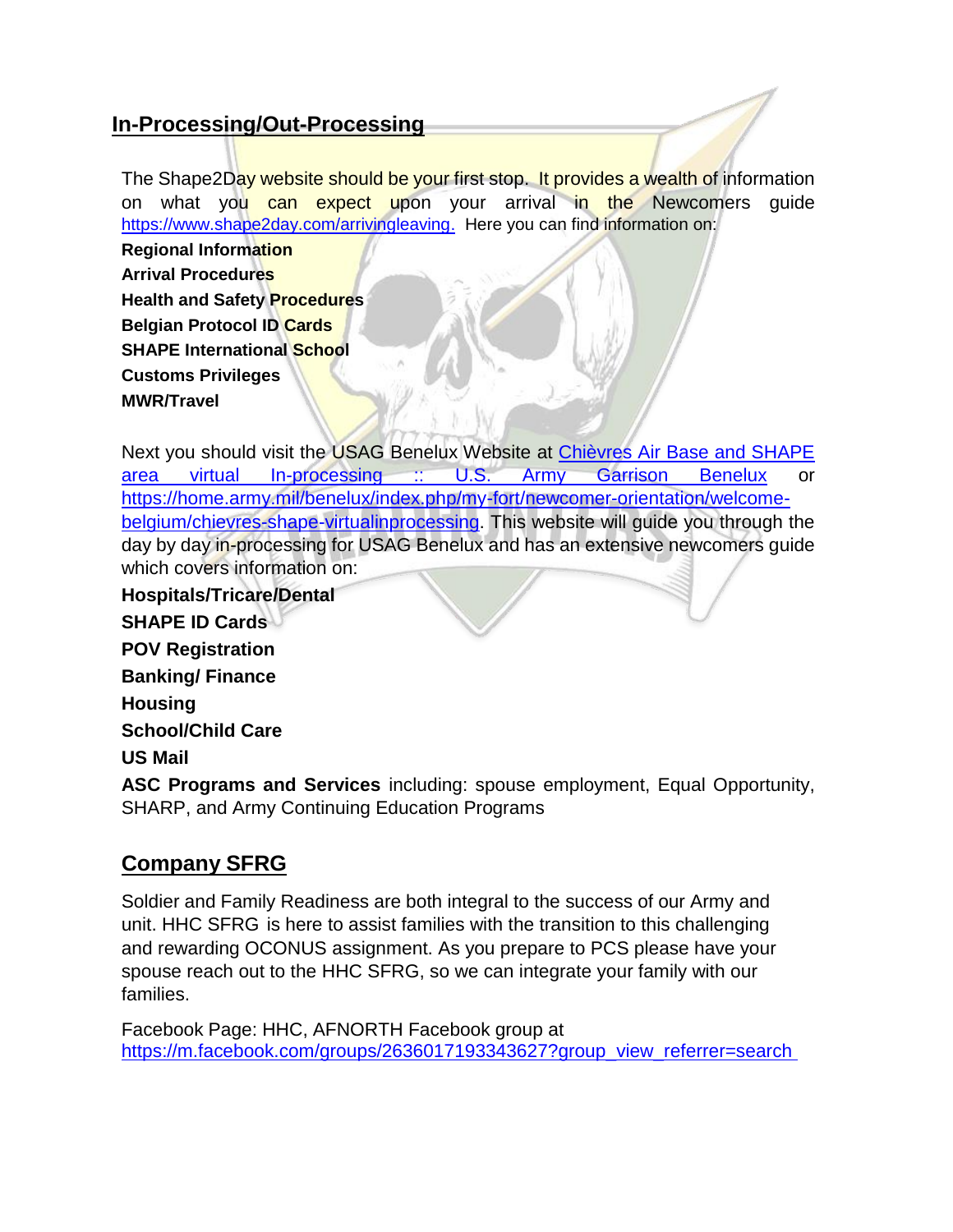#### **Training**

HHC, AFNORTH will facilitate all United States Army required training through monthly ranges and quarterly AR350-1 training. There is an indoor rifle range on Chievres Airbase where we will conduct all ranges. Other training opportunities are available through NATO and the United States Army. Funding NATO training is split with NATO funding school costs and transportation and the US funding meals and incidentals. The AFNORTH Schools NCO in the S3 Section will coordinate all professional military education. Please take advantage of other schools as they become available.

#### **Clearances**

US issued security clearances are transferable to their equivalent level in NATO. HHC, AFNORTH S2 will start the process for transferring your US security clearance to NATO, and they handle all other US security clearance requests and updates while you're assigned to NATO.

#### **IT Support**

HHC, AFNORTH provides a NIPR computer lab and will support all NIPR issued computers. However, NATO Communications Information Agency (NCIA) will support all NATO issued computers and devices. AFNORTH S6 can be reached at +32 65 44 8472.

#### **UCMJ Authority**

While serving in NATO, you are still subject to the UCMJ and are still required to maintain all standards of the United States Army. The HHC, AFNORTH Commander has summarized and Company Grade Article 15 Authority, while the AFNORTH BN Commander has Field Grade Article 15 Authority. The USANATO BDE Commander has Summary Court Martial Convening Authority and the Commanding General 21<sup>st</sup> Theater Sustainment Command (TSC) has General Martial Convening Authority.

#### **Supply Requests**

Hand Receipts are maintained at HHC, AFNORTH supply and they can coordinate for drawing of additional equipment as needed. Please let us know what additional supplies you might need to accomplish your mission. The HHC Supply Sergeant can be reached at +32 65 44 8191.